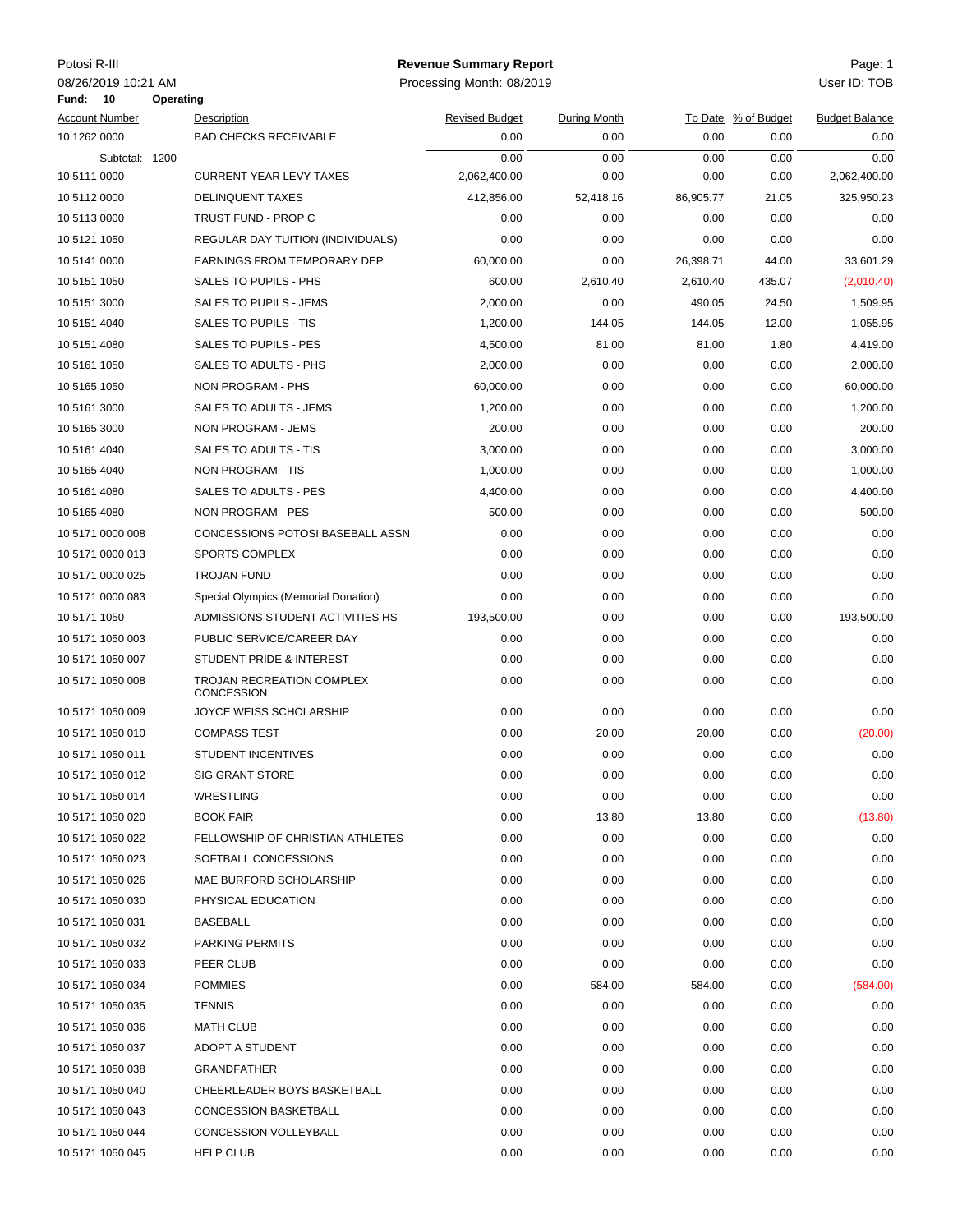| Potosi R-III                                      |                                  | <b>Revenue Summary Report</b> |                     |          |                     | Page: 2               |
|---------------------------------------------------|----------------------------------|-------------------------------|---------------------|----------|---------------------|-----------------------|
| 08/26/2019 10:21 AM                               |                                  | Processing Month: 08/2019     |                     |          |                     | User ID: TOB          |
| Fund:<br>10<br>Operating<br><b>Account Number</b> | Description                      | <b>Revised Budget</b>         | <b>During Month</b> |          | To Date % of Budget | <b>Budget Balance</b> |
| 10 5171 1050 047                                  | <b>MISCELLANEOUS</b>             | 0.00                          | 562.56              | 562.56   | 0.00                | (562.56)              |
| 10 5171 1050 048                                  | PROJECT GRADUATION               | 0.00                          | 0.00                | 0.00     | 0.00                | 0.00                  |
| 10 5171 1050 049                                  | ART RESALE                       | 0.00                          | 198.00              | 198.00   | 0.00                | (198.00)              |
| 10 5171 1050 050                                  | <b>TEEN 2000</b>                 | 0.00                          | 0.00                | 0.00     | 0.00                | 0.00                  |
| 10 5171 1050 056                                  | CHEERLEADERS                     | 0.00                          | 0.00                | 0.00     | 0.00                | 0.00                  |
| 10 5171 1050 059                                  | <b>BUILDING RENTALS</b>          | 0.00                          | 0.00                | 0.00     | 0.00                | 0.00                  |
| 10 5171 1050 061                                  | NAT HONOR SOCIETY                | 0.00                          | 0.00                | 0.00     | 0.00                | 0.00                  |
| 10 5171 1050 062                                  | <b>GIRLS BASKETBALL RESALE</b>   | 0.00                          | 0.00                | 0.00     | 0.00                | 0.00                  |
| 10 5171 1050 063                                  | FOOTBALL RESALE                  | 0.00                          | 0.00                | 0.00     | 0.00                | 0.00                  |
| 10 5171 1050 064                                  | <b>SOFTBALL</b>                  | 0.00                          | 0.00                | 0.00     | 0.00                | 0.00                  |
| 10 5171 1050 065                                  | <b>BASKETBALL TOURNAMENT</b>     | 0.00                          | 0.00                | 0.00     | 0.00                | 0.00                  |
| 10 5171 1050 066                                  | <b>FFA</b>                       | 0.00                          | 0.00                | 0.00     | 0.00                | 0.00                  |
| 10 5171 1050 067                                  | <b>VOLLEYBALL RESALE</b>         | 0.00                          | 0.00                | 0.00     | 0.00                | 0.00                  |
| 10 5171 1050 070                                  | <b>CROSS COUNTRY</b>             | 0.00                          | 0.00                | 0.00     | 0.00                | 0.00                  |
| 10 5171 1050 071                                  | <b>ART CLUB</b>                  | 0.00                          | 0.00                | 0.00     | 0.00                | 0.00                  |
|                                                   |                                  |                               |                     |          |                     | 0.00                  |
| 10 5171 1050 072                                  | CHEERLEADER FOOTBALL             | 0.00                          | 0.00                | 0.00     | 0.00                |                       |
| 10 5171 1050 073                                  | <b>CONCESSION FOOTBALL</b>       | 0.00                          | 0.00                | 0.00     | 0.00                | 0.00                  |
| 10 5171 1050 074                                  | CLASS OF 2017                    | 0.00                          | 0.00                | 0.00     | 0.00                | 0.00                  |
| 10 5171 1050 075                                  | <b>FBLA</b>                      | 0.00                          | 0.00                | 0.00     | 0.00                | 0.00                  |
| 10 5171 1050 076                                  | <b>FCCLA</b>                     | 0.00                          | 10.00               | 10.00    | 0.00                | (10.00)               |
| 10 5171 1050 077                                  | <b>FHCC</b>                      | 0.00                          | 0.00                | 0.00     | 0.00                | 0.00                  |
| 10 5171 1050 078                                  | <b>FTA</b>                       | 0.00                          | 0.00                | 0.00     | 0.00                | 0.00                  |
| 10 5171 1050 079                                  | <b>SPANISH CLUB</b>              | 0.00                          | 0.00                | 0.00     | 0.00                | 0.00                  |
| 10 5171 1050 080                                  | <b>INDUSTRIAL ARTS CLUB</b>      | 0.00                          | 0.00                | 0.00     | 0.00                | 0.00                  |
| 10 5171 1050 081                                  | <b>CLASS OF 2015</b>             | 0.00                          | 0.00                | 0.00     | 0.00                | 0.00                  |
| 10 5171 1050 082                                  | MUSIC - VOCAL                    | 0.00                          | 200.00              | 200.00   | 0.00                | (200.00)              |
| 10 5171 1050 083                                  | <b>Special Olympics</b>          | 0.00                          | 0.00                | 0.00     | 0.00                | 0.00                  |
| 10 5171 1050 085                                  | <b>VIDEO CLUB</b>                | 0.00                          | 120.00              | 120.00   | 0.00                | (120.00)              |
| 10 5171 1050 086                                  | <b>SCIENCE CLUB</b>              | 0.00                          | 0.00                | 0.00     | 0.00                | 0.00                  |
| 10 5171 1050 087                                  | <b>CLASS OF 2018</b>             | 0.00                          | 0.00                | 0.00     | 0.00                | 0.00                  |
| 10 5171 1050 088                                  | SODA MACHINES                    | 0.00                          | 87.00               | 87.00    | 0.00                | (87.00)               |
| 10 5171 1050 089                                  | CLASS OF 2016                    | 0.00                          | 0.00                | 0.00     | 0.00                | 0.00                  |
| 10 5171 1050 090                                  | STUDENT COUNCIL                  | 0.00                          | 0.00                | 0.00     | 0.00                | 0.00                  |
| 10 5171 1050 091                                  | <b>GOLDEN MASK SOCIETY</b>       | 0.00                          | 0.00                | 0.00     | 0.00                | 0.00                  |
| 10 5171 1050 093                                  | YEARBOOK & PUBLICATIONS          | 0.00                          | 0.00                | 0.00     | 0.00                | 0.00                  |
| 10 5171 1050 094                                  | <b>BIBLE CLUB</b>                | 0.00                          | 0.00                | 0.00     | 0.00                | 0.00                  |
| 10 5171 1050 095                                  | MISCELLANEOUS ATHLETIC           | 0.00                          | 1,399.40            | 1,399.40 | 0.00                | (1,399.40)            |
| 10 5171 1050 096                                  | <b>INSTR MUSIC</b>               | 0.00                          | 0.00                | 0.00     | 0.00                | 0.00                  |
| 10 5171 1050 097                                  | <b>INDUST ARTS</b>               | 0.00                          | 171.25              | 171.25   | 0.00                | (171.25)              |
| 10 5171 1050 099                                  | PAM BRITTON SCHOLARSHIP REVENU   | 0.00                          | 0.00                | 0.00     | 0.00                | 0.00                  |
| 10 5171 1050 100                                  | CHESTER BAKER SCHOLARSHIP        | 0.00                          | 0.00                | 4,997.54 | 0.00                | (4,997.54)            |
| 10 5171 1050 101                                  | STUDENT AMBASSADORS              | 0.00                          | 0.00                | 0.00     | 0.00                | 0.00                  |
| 10 5171 1050 102                                  | STUDENT CLOTHING CLOSET          | 0.00                          | 0.00                | 0.00     | 0.00                | 0.00                  |
| 10 5171 1050 103                                  | GOLF                             | 0.00                          | 0.00                | 0.00     | 0.00                | 0.00                  |
| 10 5171 1050 104                                  | <b>ROBOTICS</b>                  | 0.00                          | 0.00                | 0.00     | 0.00                | 0.00                  |
| 10 5171 3000                                      | ADMISSIONS STUDENT ACTIVITIES MS | 30,000.00                     | 0.00                | 0.00     | 0.00                | 30,000.00             |
| 10 5171 3000 004                                  | <b>OUTDOOR EDUCATION</b>         | 0.00                          | 0.00                | 0.00     | 0.00                | 0.00                  |
| 10 5171 3000 005                                  | <b>MAP FUNDRAISER</b>            | 0.00                          | 0.00                | 0.00     | 0.00                | 0.00                  |
| 10 5171 3000 030                                  | PHYSICAL EDUCATION               | 0.00                          | 0.00                | 0.00     | 0.00                | 0.00                  |
| 10 5171 3000 031                                  | <b>BASEBALL - JEMS</b>           | 0.00                          | 0.00                | 0.00     | 0.00                | 0.00                  |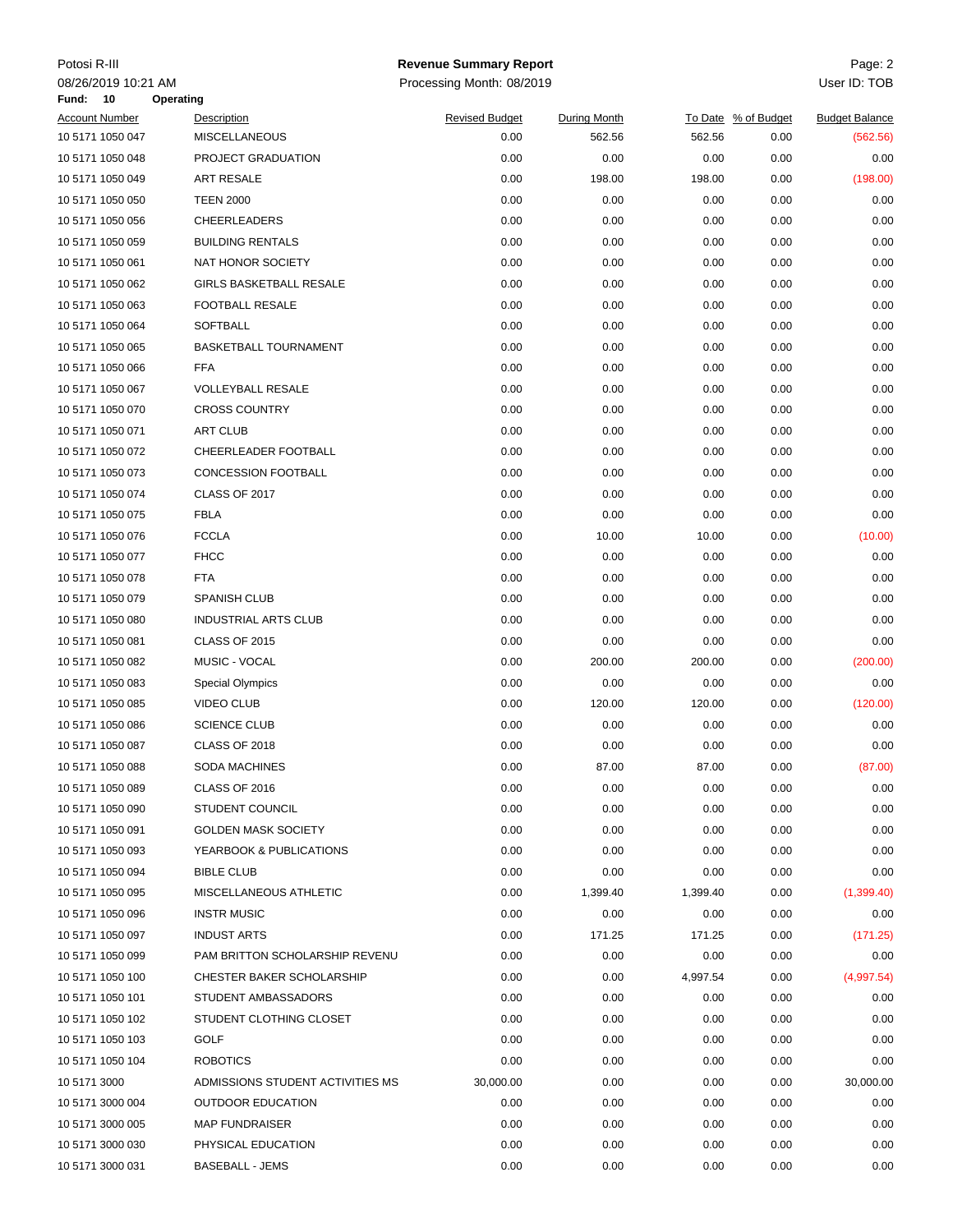| Potosi R-III                           |                  |                                   | <b>Revenue Summary Report</b> |                     |        |                     | Page: 3               |
|----------------------------------------|------------------|-----------------------------------|-------------------------------|---------------------|--------|---------------------|-----------------------|
| 08/26/2019 10:21 AM<br><b>Fund: 10</b> | <b>Operating</b> |                                   | Processing Month: 08/2019     |                     |        |                     | User ID: TOB          |
| <b>Account Number</b>                  |                  | Description                       | <b>Revised Budget</b>         | <b>During Month</b> |        | To Date % of Budget | <b>Budget Balance</b> |
| 10 5171 3000 056                       |                  | <b>CHEERLEADERS</b>               | 0.00                          | 0.00                | 0.00   | 0.00                | 0.00                  |
| 10 5171 3000 057                       |                  | LIBRARY                           | 0.00                          | 0.00                | 0.00   | 0.00                | 0.00                  |
| 10 5171 3000 059                       |                  | <b>BUILDING RENTALS</b>           | 0.00                          | 0.00                | 0.00   | 0.00                | 0.00                  |
| 10 5171 3000 061                       |                  | NATIONAL HONOR SOCIETY            | 0.00                          | 0.00                | 0.00   | 0.00                | 0.00                  |
| 10 5171 3000 062                       |                  | <b>GIRLS BASKETBALL RESALE</b>    | 0.00                          | 0.00                | 0.00   | 0.00                | 0.00                  |
| 10 5171 3000 064                       |                  | <b>TRACK/CROSS COUNTRY</b>        | 0.00                          | 300.00              | 300.00 | 0.00                | (300.00)              |
| 10 5171 3000 067                       |                  | <b>VOLLEYBALL RESALE</b>          | 0.00                          | 0.00                | 0.00   | 0.00                | 0.00                  |
| 10 5171 3000 082                       |                  | MUSIC - VOCAL                     | 0.00                          | 0.00                | 0.00   | 0.00                | 0.00                  |
| 10 5171 3000 084                       |                  | PRINCIPALS MISC                   | 0.00                          | 0.00                | 827.71 | 0.00                | (827.71)              |
| 10 5171 3000 088                       |                  | <b>SODA MACHINES</b>              | 0.00                          | 0.00                | 0.00   | 0.00                | 0.00                  |
| 10 5171 3000 090                       |                  | <b>STUDENT COUNCIL</b>            | 0.00                          | 0.00                | 0.00   | 0.00                | 0.00                  |
| 10 5171 3000 093                       |                  | YEARBOOK & PUBLICATIONS           | 0.00                          | 0.00                | 0.00   | 0.00                | 0.00                  |
| 10 5171 3000 094                       |                  | <b>BIBLE CLUB</b>                 | 0.00                          | 0.00                | 0.00   | 0.00                | 0.00                  |
| 10 5171 3000 095                       |                  | MISCELLANEOUS ATHLETICS           | 0.00                          | 300.00              | 300.00 | 0.00                | (300.00)              |
| 10 5171 3000 096                       |                  | <b>INSTR MUSIC</b>                | 0.00                          | 0.00                | 0.00   | 0.00                | 0.00                  |
| 10 5171 3000 097                       |                  | <b>INDUST ARTS</b>                | 0.00                          | 0.00                | 0.00   | 0.00                | 0.00                  |
| 10 5171 4040                           |                  | ADMISSIONS STUDENT ACTIVITIES TIS | 30,000.00                     | 0.00                | 0.00   | 0.00                | 30,000.00             |
| 10 5171 4040 004                       |                  | <b>OUTDOOR ED YMCA</b>            | 0.00                          | 0.00                | 0.00   | 0.00                | 0.00                  |
| 10 5171 4040 005                       |                  | <b>MAP FUNDRAISER</b>             | 0.00                          | 0.00                | 0.00   | 0.00                | 0.00                  |
| 10 5171 4040 006                       |                  | SOCIAL COMMITTEE                  | 0.00                          | 0.00                | 0.00   | 0.00                | 0.00                  |
| 10 5171 4040 011                       |                  | <b>STUDENT INCENTIVES</b>         | 0.00                          | 0.00                | 0.00   | 0.00                | 0.00                  |
| 10 5171 4040 017                       |                  | CHARACTER EDUCATION               | 0.00                          | 0.00                | 0.00   | 0.00                | 0.00                  |
| 10 5171 4040 019                       |                  | <b>FAMILY READING</b>             | 0.00                          | 0.00                | 0.00   | 0.00                | 0.00                  |
| 10 5171 4040 020                       |                  | <b>BOOK FAIR</b>                  | 0.00                          | 0.00                | 0.00   | 0.00                | 0.00                  |
| 10 5171 4040 057                       |                  | LIBRARY                           | 0.00                          | 0.00                | 0.00   | 0.00                | 0.00                  |
| 10 5171 4040 059                       |                  | <b>BUILDING RENTALS</b>           | 0.00                          | 0.00                | 0.00   | 0.00                | 0.00                  |
| 10 5171 4040 082                       |                  | MUSIC - VOCAL                     | 0.00                          | 0.00                | 0.00   | 0.00                | 0.00                  |
| 10 5171 4040 084                       |                  | PRINCIPALS MISC                   | 0.00                          | 0.00                | 0.00   | 0.00                | 0.00                  |
| 10 5171 4040 088                       |                  | SODA MACHINES                     | 0.00                          | 0.00                | 0.00   | 0.00                | 0.00                  |
| 10 5171 4040 090                       |                  | <b>STUDENT COUNCIL REVENUE</b>    | 0.00                          | 0.00                | 0.00   | 0.00                | 0.00                  |
| 10 5171 4040 095                       |                  | MISCELLANEOUS ATHLETICS           | 0.00                          | 0.00                | 0.00   | 0.00                | 0.00                  |
| 10 5171 4040 106                       |                  | <b>CELEBRATION</b>                | 0.00                          | 0.00                | 0.00   | 0.00                | 0.00                  |
| 10 5171 4080                           |                  | ADMISSIONS STUDENT ACTIVITIES PES | 30,000.00                     | 0.00                | 0.00   | 0.00                | 30,000.00             |
| 10 5171 4080 011                       |                  | <b>STUDENT INCENTIVES</b>         | 0.00                          | 0.00                | 0.00   | 0.00                | 0.00                  |
| 10 5171 4080 020                       |                  | <b>BOOK FAIR</b>                  | 0.00                          | 0.00                | 0.00   | 0.00                | 0.00                  |
| 10 5171 4080 027                       |                  | PRESCHOOL                         | 0.00                          | 0.00                | 0.00   | 0.00                | 0.00                  |
| 10 5171 4080 037                       |                  | ADOPT A STUDENT                   | 0.00                          | 0.00                | 0.00   | 0.00                | 0.00                  |
| 10 5171 4080 059                       |                  | <b>BUILDING RENTALS</b>           | 0.00                          | 0.00                | 0.00   | 0.00                | 0.00                  |
| 10 5171 4080 060                       |                  | PENCIL & PAPER FUND               | 0.00                          | 0.00                | 0.00   | 0.00                | 0.00                  |
| 10 5171 4080 088                       |                  | <b>SODA MACHINES</b>              | 0.00                          | 0.00                | 0.00   | 0.00                | 0.00                  |
| 10 5171 4080 095                       |                  | <b>MISCELLANEOUS</b>              | 0.00                          | 0.00                | 860.00 | 0.00                | (860.00)              |
| 10 5182 000                            |                  | PRESCHOOL TUITION FROM PARENTS    | 38,000.00                     | 779.59              | 779.59 | 2.05                | 37,220.41             |
| 10 5181 0000                           |                  | COMMUNITY SERVICE (PREK TUITION)  | 0.00                          | 0.00                | 69.59  | 0.00                | (69.59)               |
| 10 5191 0000                           |                  | Rentals                           | 0.00                          | 0.00                | 0.00   | 0.00                | 0.00                  |
| 10 5192 0000                           |                  | <b>GIFTS</b>                      | 0.00                          | 0.00                | 0.00   | 0.00                | 0.00                  |
| 10 5195 0000                           |                  | PRIOR PERIOD ADJUSTMENT           | 0.00                          | 0.00                | 0.00   | 0.00                | 0.00                  |
| 10 5198 0000                           |                  | MISCELLANEOUS LOCAL               | 10,000.00                     | 0.00                | 0.00   | 0.00                | 10,000.00             |
| 10 5192 1050                           |                  | <b>GIFTS</b>                      | 0.00                          | 0.00                | 0.00   | 0.00                | 0.00                  |
| 10 5192 1050 057                       |                  | GIFTS - LIBRARY                   | 0.00                          | 0.00                | 0.00   | 0.00                | 0.00                  |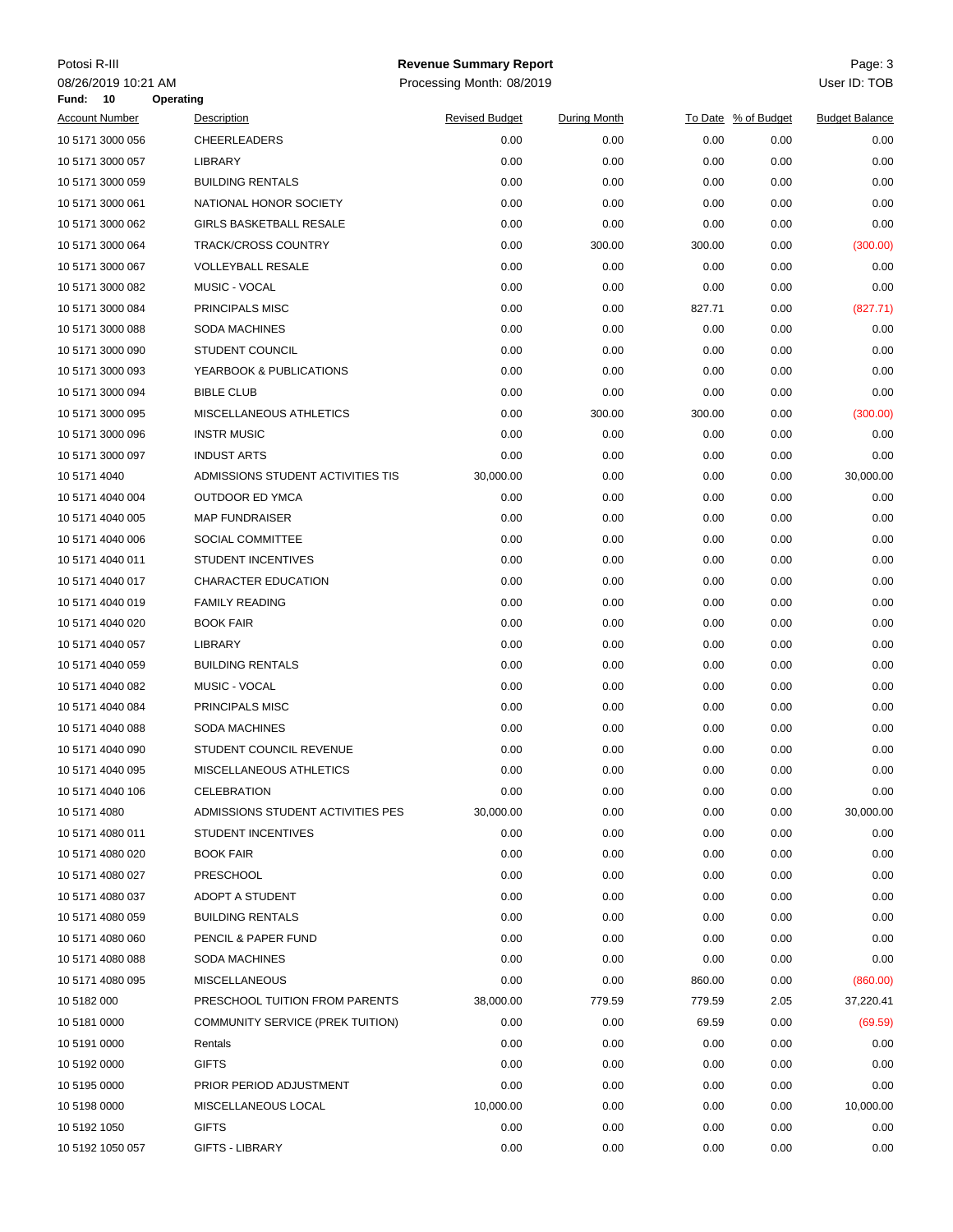| Potosi R-III |                           |             |                                                       | <b>Revenue Summary Report</b> |                     |            |                     | Page: 4               |
|--------------|---------------------------|-------------|-------------------------------------------------------|-------------------------------|---------------------|------------|---------------------|-----------------------|
| Fund:        | 08/26/2019 10:21 AM<br>10 | Operating   |                                                       | Processing Month: 08/2019     |                     |            |                     | User ID: TOB          |
|              | <b>Account Number</b>     |             | Description                                           | <b>Revised Budget</b>         | <b>During Month</b> |            | To Date % of Budget | <b>Budget Balance</b> |
| 10 5192 4040 |                           |             | GIFTS - TIS                                           | 0.00                          | 0.00                | 0.00       | 0.00                | 0.00                  |
| 10 5192 4080 |                           |             | GIFTS - PES                                           | 0.00                          | 0.00                | 0.00       | 0.00                | 0.00                  |
|              | Subtotal: 5100            |             |                                                       | 2,947,356.00                  | 59,999.21           | 128,130.42 | 4.35                | 2,819,225.58          |
| 10 5221 0000 |                           |             | STATE ASSESSED UTILITY TAX                            | 1,122,172.00                  | 0.00                | 0.00       | 0.00                | 1,122,172.00          |
| 10 5231 0000 |                           |             | <b>FEDERAL PROPERTIES</b>                             | 60,000.00                     | 0.00                | 0.00       | 0.00                | 60,000.00             |
|              | Subtotal: 5200            |             |                                                       | 1,182,172.00                  | 0.00                | 0.00       | 0.00                | 1,182,172.00          |
| 10 5311 0000 |                           |             | <b>BASIC FORMULA - STATE MONIES</b>                   | 0.00                          | 0.00                | 0.00       | 0.00                | 0.00                  |
| 10 5312 0000 |                           |             | <b>TRANSPORTATION</b>                                 | 210,282.00                    | 20,211.00           | 40,423.00  | 19.22               | 169,859.00            |
| 10 5314 0000 |                           |             | <b>ECSE</b>                                           | 0.00                          | 0.00                | 0.00       | 0.00                | 0.00                  |
| 10 5319 0000 |                           |             | <b>BASIC FORMULA - CLASSROOM TRUST</b><br><b>FUND</b> | 0.00                          | 0.00                | 0.00       | 0.00                | 0.00                  |
| 10 5324 0000 |                           |             | PARENTS AS TEACHERS                                   | 84,332.00                     | 0.00                | 0.00       | 0.00                | 84,332.00             |
| 10 5332 0000 |                           |             | VOCATIONAL/TECHNICAL AID                              | 0.00                          | 0.00                | 0.00       | 0.00                | 0.00                  |
| 10 5333 0000 |                           |             | <b>FOOD SERVICE-STATE</b>                             | 9,672.00                      | 0.00                | 0.00       | 0.00                | 9,672.00              |
| 10 5367 0000 |                           |             | SCHOOL AGE CHILDRENS HEALTH SV                        | 0.00                          | 0.00                | 0.00       | 0.00                | 0.00                  |
| 10 5381 0000 |                           |             | SPEC ED HIGH NEED FUND STATE                          | 0.00                          | 0.00                | 0.00       | 0.00                | 0.00                  |
| 10 5397 0000 |                           |             | OTHER STATE REVENUE                                   | 0.00                          | 0.00                | 1,778.96   | 0.00                | (1,778.96)            |
|              | Subtotal: 5300            |             |                                                       | 304,286.00                    | 20,211.00           | 42,201.96  | 13.87               | 262,084.04            |
| 10 5412 0000 |                           |             | <b>MEDICAID</b>                                       | 70,000.00                     | 0.00                | 0.00       | 0.00                | 70,000.00             |
| 10 5437 0000 |                           |             | SPEC ED HIGH NEED FUND FEDERAL                        | 0.00                          | 400.00              | 400.00     | 0.00                | (400.00)              |
| 10 5438 0370 |                           |             | STATEWIDE COLABORATIVE GRANT                          | 0.00                          | 0.00                | 0.00       | 0.00                | 0.00                  |
| 10 5442 0000 |                           |             | <b>ECSE - FEDERAL</b>                                 | 65,254.00                     | 0.00                | 9,538.58   | 14.62               | 55,715.42             |
| 10 5445 0000 |                           |             | <b>SCHOOL LUNCH PROGRAM</b>                           | 625,000.00                    | 0.00                | 0.00       | 0.00                | 625,000.00            |
| 10 5446 0000 |                           |             | SCHOOL BREAKFAST PROGRAM                              | 195,000.00                    | 0.00                | 0.00       | 0.00                | 195,000.00            |
| 10 5447 0000 |                           |             | SPECIAL MILK PROGRAM                                  | 500.00                        | 0.00                | 0.00       | 0.00                | 500.00                |
| 10 5448 0000 |                           |             | AFTER SCHOOL SNACK PROGRAM                            | 64,200.00                     | 0.00                | 0.00       | 0.00                | 64,200.00             |
| 10 5442 0570 |                           |             | <b>ECSE - FEDERAL</b>                                 | 0.00                          | 0.00                | 0.00       | 0.00                | 0.00                  |
| 10 5451 0000 |                           |             | TITLE I                                               | 14,823.00                     | 0.00                | 0.00       | 0.00                | 14,823.00             |
| 10 5461 0000 |                           |             | TITLE IV, DRUG FREE                                   | 47,330.00                     | 0.00                | 17,747.79  | 37.50               | 29,582.21             |
| 10 5465 0000 |                           |             | TITLE II.A                                            | 0.00                          | 0.00                | 0.00       | 0.00                | 0.00                  |
| 10 5481 0000 |                           |             | SUMMER FOOD SERVICE PROGRAM                           | 50,000.00                     | 0.00                | 27,888.77  | 55.78               | 22,111.23             |
| 10 5492 0000 |                           |             | TITLE VI.B (REAP)                                     | 42,130.00                     | 0.00                | 0.00       | 0.00                | 42,130.00             |
| 10 5497 0000 |                           |             | OTHER FEDERAL REVENUE                                 | 0.00                          | 0.00                | 0.00       | 0.00                | 0.00                  |
|              | Subtotal: 5400            |             |                                                       | 1,174,237.00                  | 400.00              | 55,575.14  | 4.73                | 1,118,661.86          |
| 10 5651 0000 |                           |             | SALE OF OTHER PROPERTY                                | 0.00                          | 0.00                | 0.00       | 0.00                | 0.00                  |
|              | Subtotal: 5600            |             |                                                       | 0.00                          | 0.00                | 0.00       | 0.00                | 0.00                  |
| 10 5811 1050 |                           |             | TUITION FROM OTHER LEA                                | 25,000.00                     | 0.00                | 14,904.72  | 59.62               | 10,095.28             |
| 10 5834 0000 |                           |             | <b>FAMILY SERVICES</b>                                | 0.00                          | 0.00                | 0.00       | 0.00                | 0.00                  |
|              | Subtotal: 5800            |             |                                                       | 25,000.00                     | 0.00                | 14,904.72  | 59.62               | 10,095.28             |
|              |                           | Fund Total: |                                                       | 5,633,051.00                  | 80,610.21           | 240,812.24 | 4.27                | 5,392,238.76          |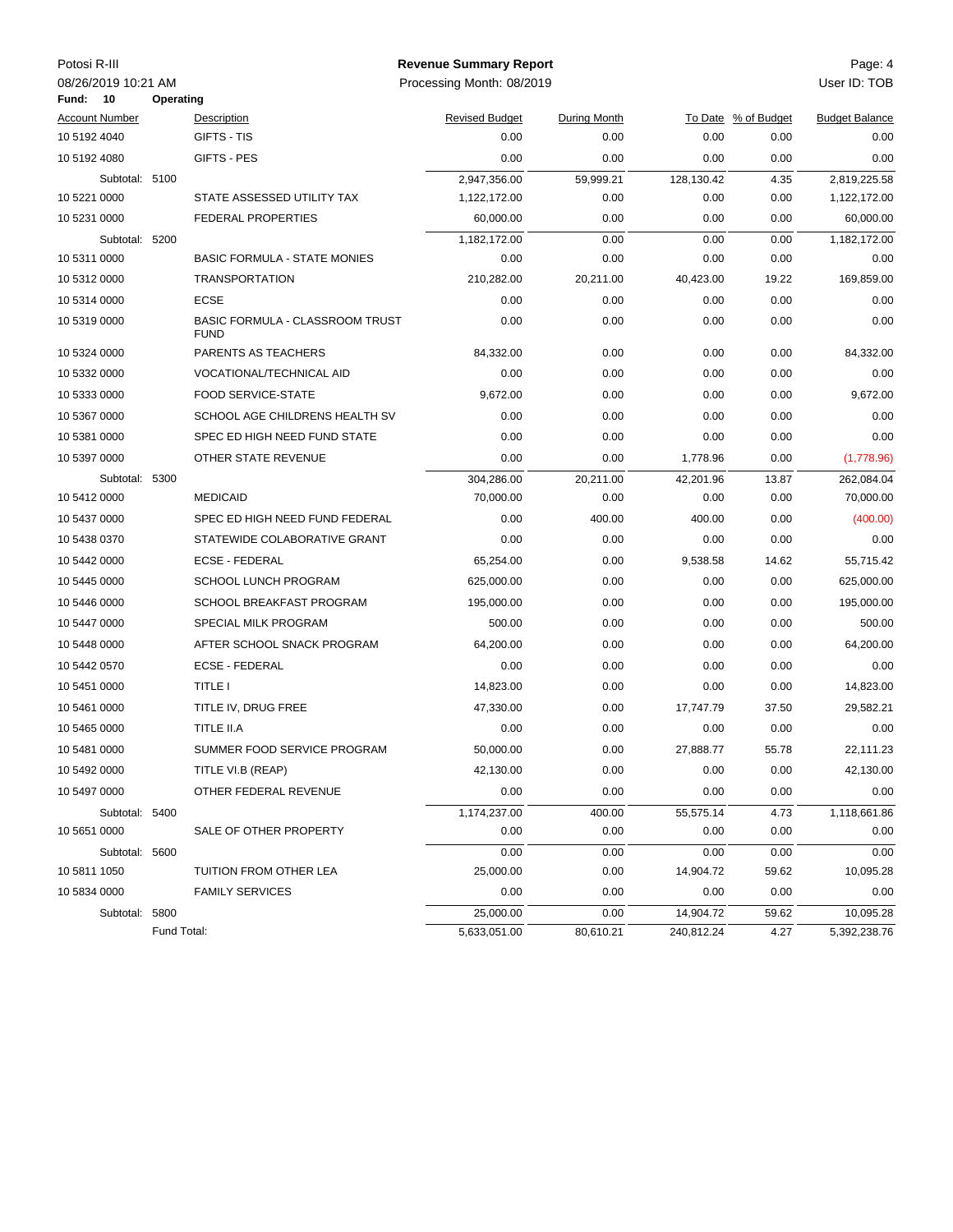| Potosi R-III          |                 |                                                       | <b>Revenue Summary Report</b> |              |              |                     | Page: 5               |
|-----------------------|-----------------|-------------------------------------------------------|-------------------------------|--------------|--------------|---------------------|-----------------------|
| 08/26/2019 10:21 AM   |                 |                                                       | Processing Month: 08/2019     |              |              |                     | User ID: TOB          |
| Fund:<br>-20          | <b>Teachers</b> |                                                       |                               |              |              |                     |                       |
| <b>Account Number</b> |                 | Description                                           | <b>Revised Budget</b>         | During Month |              | To Date % of Budget | <b>Budget Balance</b> |
| 20 5113 0000          |                 | TRUST FUND - PROP C                                   | 2,350,248.00                  | 225,038.42   | 383,114.71   | 16.30               | 1,967,133.29          |
| Subtotal: 5100        |                 |                                                       | 2,350,248.00                  | 225,038.42   | 383,114.71   | 16.30               | 1,967,133.29          |
| 20 5211 0000          |                 | FINES, FOR FEITURES, ESCHEATS                         | 27,329.00                     | 0.00         | 0.00         | 0.00                | 27,329.00             |
| Subtotal: 5200        |                 |                                                       | 27,329.00                     | 0.00         | 0.00         | 0.00                | 27,329.00             |
| 20 5311 0000          |                 | <b>BASIC FORMULA - STATE MONIES</b>                   | 11,664,104.00                 | 971,604.00   | 1,883,593.00 | 16.15               | 9,780,511.00          |
| 20 5319 0000          |                 | <b>BASIC FORMULA - CLASSROOM TRUST</b><br><b>FUND</b> | 845,564.00                    | 64,371.38    | 124,161.50   | 14.68               | 721,402.50            |
| 20 5314 0570          |                 | <b>ECSE</b>                                           | 109,492.00                    | 0.00         | 0.00         | 0.00                | 109,492.00            |
| Subtotal: 5300        |                 |                                                       | 12,619,160.00                 | 1,035,975.38 | 2,007,754.50 | 15.91               | 10,611,405.50         |
| 20 5441 0000          |                 | <b>IDEA PART B - FEDERAL</b>                          | 477,931.00                    | 0.00         | 81,566.30    | 17.07               | 396,364.70            |
| 20 5451 0000          |                 | TITLE I                                               | 701,607.00                    | 0.00         | 101,777.71   | 14.51               | 599,829.29            |
| 20 5465 0000          |                 | TITLE II.A                                            | 94,409.00                     | 0.00         | 33,778.36    | 35.78               | 60,630.64             |
| Subtotal: 5400        |                 |                                                       | 1,273,947.00                  | 0.00         | 217,122.37   | 17.04               | 1,056,824.63          |
|                       | Fund Total:     |                                                       | 16,270,684.00                 | 1,261,013.80 | 2,607,991.58 | 16.03               | 13,662,692.42         |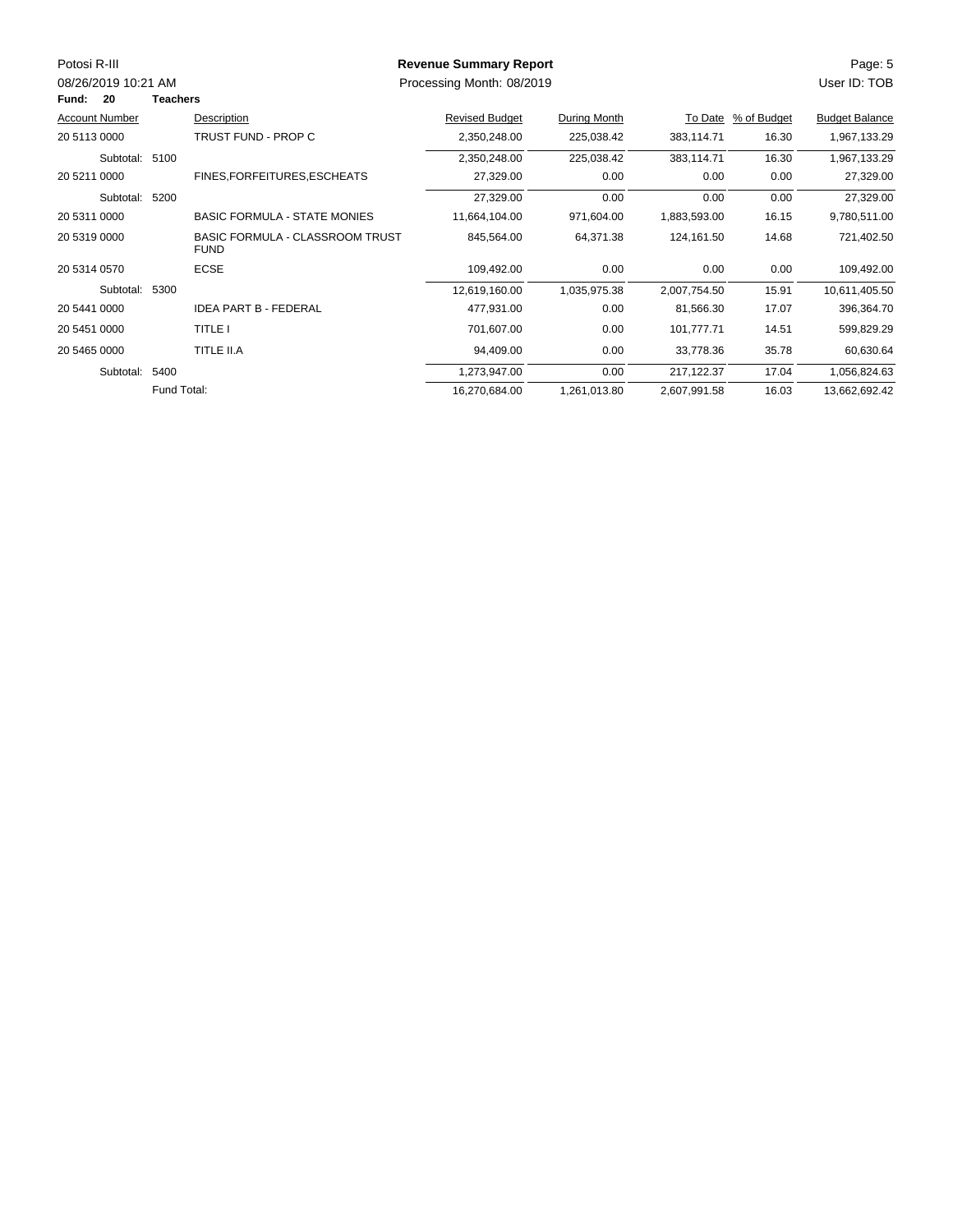| Potosi R-III          |                     |                                    | <b>Revenue Summary Report</b> |              |           |             | Page: 6               |
|-----------------------|---------------------|------------------------------------|-------------------------------|--------------|-----------|-------------|-----------------------|
| 08/26/2019 10:21 AM   |                     |                                    | Processing Month: 08/2019     |              |           |             | User ID: TOB          |
| 30<br>Fund:           | <b>Debt Service</b> |                                    |                               |              |           |             |                       |
| <b>Account Number</b> |                     | Description                        | <b>Revised Budget</b>         | During Month | To Date   | % of Budget | <b>Budget Balance</b> |
| 30 5111 0000          |                     | <b>CURRENT YEAR LEVY TAXES</b>     | 374,982.00                    | 0.00         | 0.00      | 0.00        | 374,982.00            |
| 30 5112 0000          |                     | <b>DELINQUENT TAXES</b>            | 72,415.00                     | 9,527.20     | 15,795.45 | 21.81       | 56,619.55             |
| 30 5141 0000          |                     | <b>EARNINGS FROM TEMPORARY DEP</b> | 3,000.00                      | 0.00         | 1,284.78  | 42.83       | 1,715.22              |
| 30 5143 0000          |                     | PREMIUM ON BONDS SOLD              | 0.00                          | 0.00         | 0.00      | 0.00        | 0.00                  |
| Subtotal: 5100        |                     |                                    | 450,397.00                    | 9,527.20     | 17,080.23 | 3.79        | 433,316.77            |
| 30 5221 0000          |                     | STATE ASSESSED UTILITY TAX         | 218,857.00                    | 0.00         | 0.00      | 0.00        | 218,857.00            |
| 30 5231 0000          |                     | <b>FEDERAL PROPERTIES</b>          | 12,511.00                     | 0.00         | 0.00      | 0.00        | 12,511.00             |
| Subtotal: 5200        |                     |                                    | 231,368.00                    | 0.00         | 0.00      | 0.00        | 231,368.00            |
| 30 5692 0000          |                     | <b>REFUNDING BONDS</b>             | 0.00                          | 0.00         | 0.00      | 0.00        | 0.00                  |
| Subtotal:             | 5600                |                                    | 0.00                          | 0.00         | 0.00      | 0.00        | 0.00                  |
|                       | Fund Total:         |                                    | 681,765.00                    | 9,527.20     | 17,080.23 | 2.51        | 664,684.77            |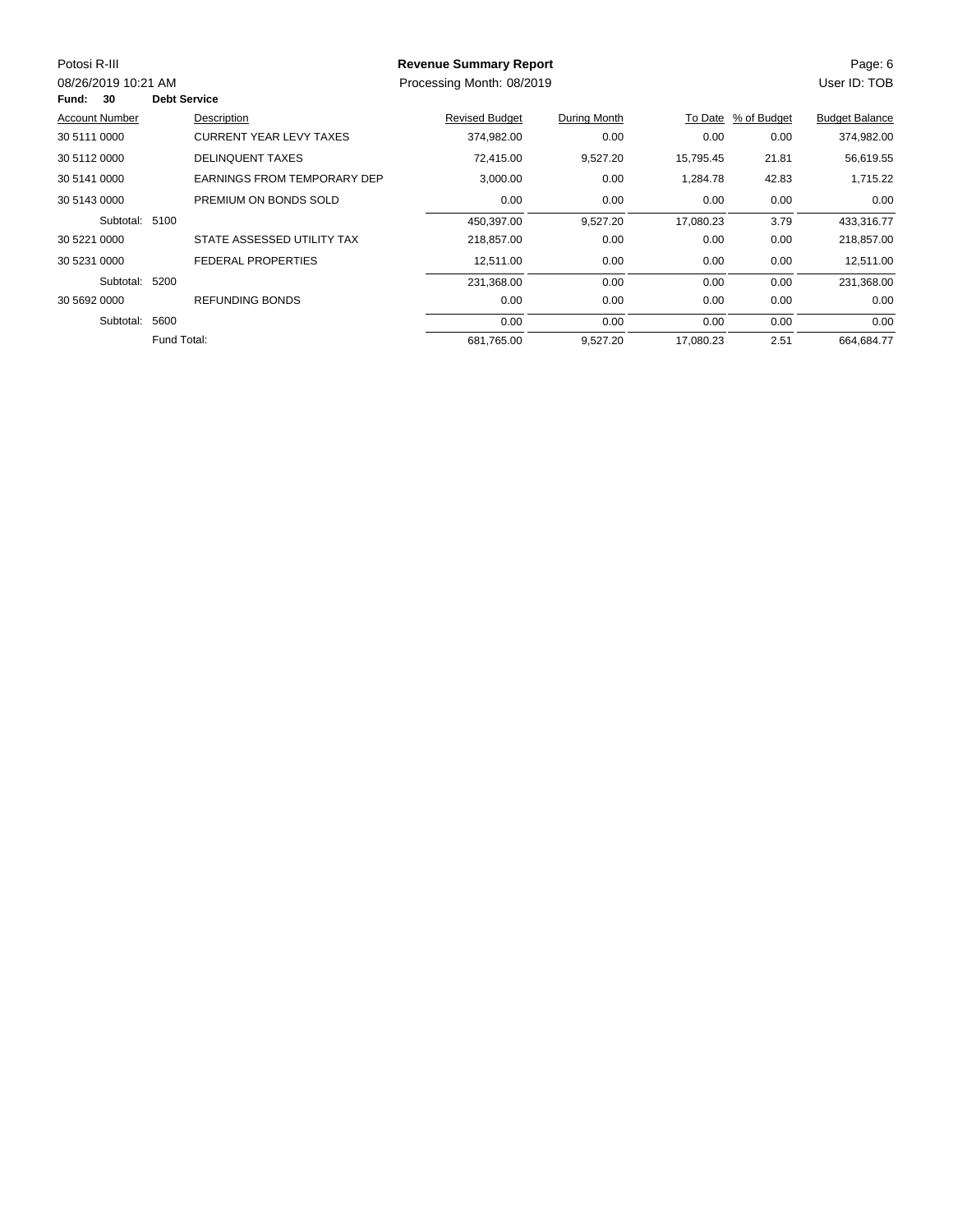| Potosi R-III<br>08/26/2019 10:21 AM<br>40<br>Fund: |             | <b>Capital Projects</b>            | <b>Revenue Summary Report</b><br>Processing Month: 08/2019 |              |          |                     | Page: 7<br>User ID: TOB |
|----------------------------------------------------|-------------|------------------------------------|------------------------------------------------------------|--------------|----------|---------------------|-------------------------|
| <b>Account Number</b>                              |             | Description                        | <b>Revised Budget</b>                                      | During Month |          | To Date % of Budget | <b>Budget Balance</b>   |
| 40 5114 0000                                       |             | <b>FINANCIAL INSTITUTION TAXES</b> | 19,459.00                                                  | 0.00         | 0.00     | 0.00                | 19,459.00               |
| 40 5115 0000                                       |             | <b>M &amp; M SURCHARGE</b>         | 50,000.00                                                  | 0.00         | 0.00     | 0.00                | 50,000.00               |
| 40 5116 0000                                       |             | IN LIEU OF TAX                     | 16,209.00                                                  | 0.00         | 0.00     | 0.00                | 16,209.00               |
| 40 5141 0000                                       |             | <b>EARNINGS FROM TEMPORARY DEP</b> | 4,000.00                                                   | 0.00         | 2,917.40 | 72.94               | 1,082.60                |
| 40 5143 0000                                       |             | PREMIUM ON BONDS SOLD              | 0.00                                                       | 0.00         | 0.00     | 0.00                | 0.00                    |
| 40 5141 0150                                       |             | <b>BOND ISSUE 2007</b>             | 0.00                                                       | 0.00         | 0.00     | 0.00                | 0.00                    |
| 40 5191 0000                                       |             | <b>RENTALS</b>                     | 0.00                                                       | 0.00         | 0.00     | 0.00                | 0.00                    |
| 40 5195 0000                                       |             | PRIOR PERIOD ADJUSTMENT            | 0.00                                                       | 0.00         | 0.00     | 0.00                | 0.00                    |
| 40 5198 0000                                       |             | MISCELLANEOUS LOCAL REVENUE        | 0.00                                                       | 0.00         | 0.00     | 0.00                | 0.00                    |
| Subtotal: 5100                                     |             |                                    | 89,668.00                                                  | 0.00         | 2,917.40 | 3.25                | 86,750.60               |
| 40 5319 0000                                       |             | <b>CLASSROOM TRUST FUND</b>        | 0.00                                                       | 0.00         | 0.00     | 0.00                | 0.00                    |
| Subtotal: 5300                                     |             |                                    | 0.00                                                       | 0.00         | 0.00     | 0.00                | 0.00                    |
| 40 5611 0000                                       |             | SALE OF BONDS                      | 0.00                                                       | 0.00         | 0.00     | 0.00                | 0.00                    |
| 40 5641 0000                                       |             | SALE OF SCHOOL BUSES               | 0.00                                                       | 0.00         | 0.00     | 0.00                | 0.00                    |
| 40 5651 0000                                       |             | SALE OF OTHER PROPERTY             | 0.00                                                       | 0.00         | 0.00     | 0.00                | 0.00                    |
| Subtotal:                                          | 5600        |                                    | 0.00                                                       | 0.00         | 0.00     | 0.00                | 0.00                    |
|                                                    | Fund Total: |                                    | 89,668.00                                                  | 0.00         | 2,917.40 | 3.25                | 86,750.60               |